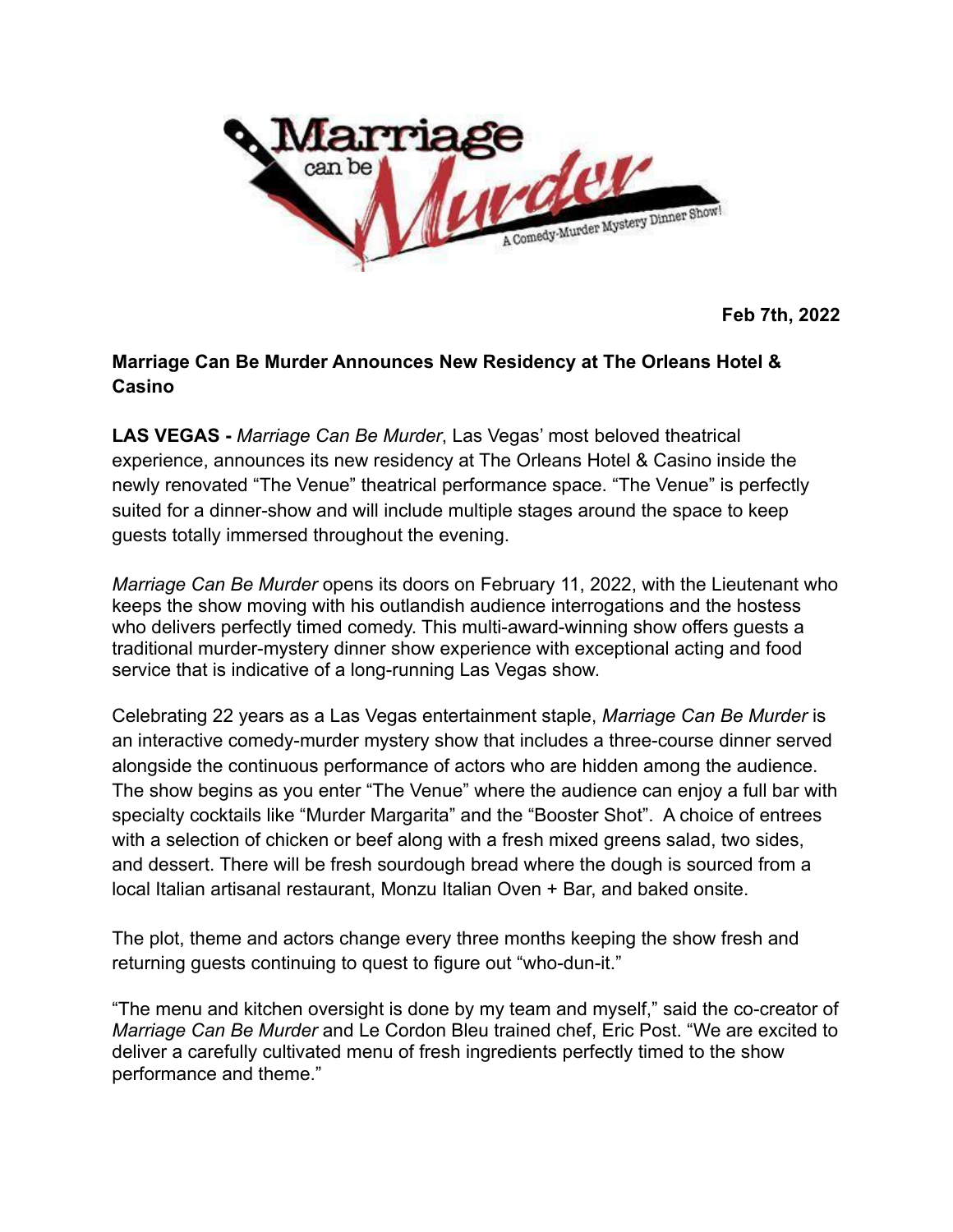The iconic dinner-show experience has been without a permanent home since Covid sidelined much of Las Vegas' entertainment. "Ivory Star Productions is excited to welcome back guests in *Marriage Can Be Murder's* new permanent showroom. 'The Venue' will be an incredible home to this iconic show and The Orleans Hotel Casino the perfect host hotel," said John Bentham CEO of Ivory Star Productions, the production and communications partner of *Marriage Can Be Murder.*

Presented by Ivory Star Productions, *Marriage Can Be Murder* performs Thursday through Sunday starting February 11, 2022. The lobby and bar area open at 6 pm where guests can gather to enjoy a cocktail before the show. Doors open at 6:30 p.m. for seating and the start of salad service. The show starts promptly at 7:00 p.m. and lasts for two hours with two opportunities for mingling moments and bathroom breaks. Visit marriagecanbemurder.com to purchase tickets or book a private party for groups 20 or larger. Group bookings can be customized and themed. All tickets include a 3-course meal and server gratuity.

## **Marriage Can Be Murder Ticket Price**

*Regular* \$78.94 + Tax & Fees

*VIP* \$91.78 + Tax & Fees - Includes souvenir t-shirt and priority seating *RIP* \$109.21 + Tax & Fees - Premium ticket with limited availability. Includes a souvenir photo, souvenir t-shirt, one alcoholic beverage, and guaranteed participation in the show

Photos and additional information about the show can be accessed here: [MCBM Press](https://drive.google.com/drive/folders/1hU3SjAtAQ36AtkY4C3EPbYtAK0RnEQ5A?usp=sharing) [Kit](https://drive.google.com/drive/folders/1hU3SjAtAQ36AtkY4C3EPbYtAK0RnEQ5A?usp=sharing)

## **About Ivory Star Productions**

Presenting a variety of shows and events, Ivory Star Productions are leaders in the entertainment field with strong insight into the Las Vegas and tourist market. Offering a fresh entertainment perspective from the stages of Las Vegas to around the world, Ivory Star Productions lives and breathes all things entertainment. Led by award-winning producer John Bentham, the Ivory Star Productions team delivers boutique show alternatives, and large-scale events, not only from the stages of Las Vegas but to worldwide productions. Current shows in Las Vegas include *Glittering Lights* at Las Vegas Motor Speedway, comedy magician *Farrell Dillon* at Bally's, *Tape Face* at Harrah's, and *Marriage Can Be Murder*. For more information visitivorystar.com.

## **Media Inquiries**

Jeremy Lettiere Ivory Star Productions [jeremy@ivorystar.com](mailto:jeremy@ivorystar.com)